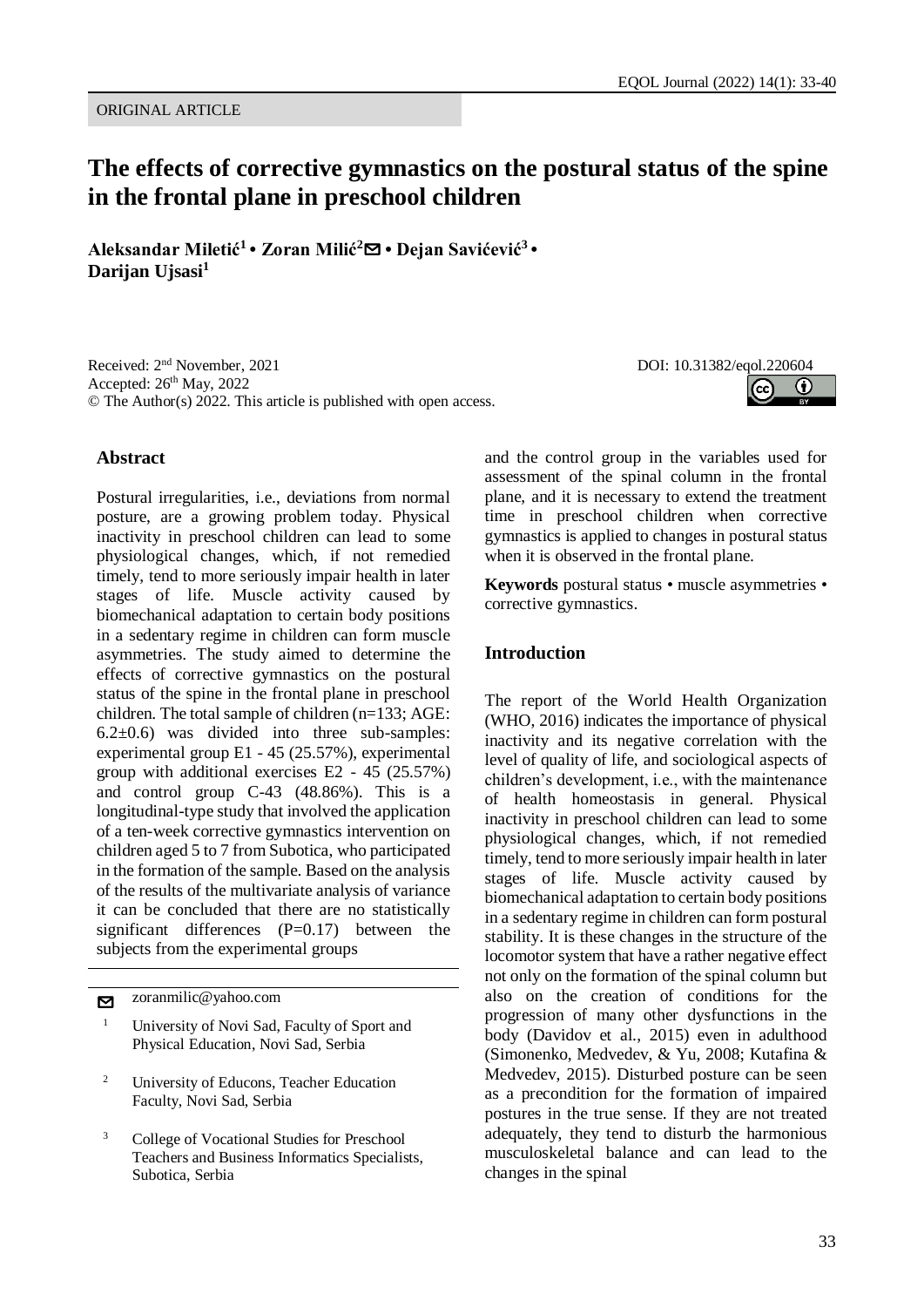column and to scoliotic posture. There are many causes and factors that can lead to scoliotic posture. It is defined as an excessively pronounced curvature in the frontal plane, i.e., a curvature of over 10˚, and it is estimated that about 2% of children have scoliotic posture (Cheng et al., 2015). Scoliosis in children is considered a very dangerous disease that leads to disorders in the work of many internal organs (Моment & Semenov, 2016). Hypoxia is one of the conditions in the background of scoliotic posture. It occurs due to unfavorable morpho-functional changes in tissues (Gromnatskii & Medvedev, 2003; Medvedev & Savchenko, 2010). Thus, the consequence of the progressive development of scoliosis is cardiopulmonary insufficiency, thoracic insufficiency syndrome, and severe pain (Cunin., 2015).

Postural irregularities, i.e., deviations from normal posture, are a growing problem today (Jorgić & Đorđević, 2016; Đorđević et al., 2016; Novaković et al., 2016). The prevalence of impaired postural balance in children is 10-29% (Girish, Raja & Kamath, 2016; Tsui et al., 2016). Muscle asymmetries, i.e., impaired posture, are constantly increasing due to current and modern lifestyles, as well as due to the improvement of diagnostic procedures (Kutis, Kolarova & Hudakova, 2017).

There are various exercise methods used to regulate muscle asymmetries, and prevent the development of scoliotic posture. Some of the approaches are the Schroth method, Corrective Corrective gymnastics, Pilates ball exercises as well as the Yoga approach. However, the study (Gür, Ayhan & Yakut, 2017) indicates greater efficiency of the core stability concept of exercise compared to others. In addition to physical activity, which has a significant impact on the prevention of bad postures (Mrozkowiak et al., 2016; Feng et al., 2018), they emphasize the importance of parents in both the prevention and correction of impaired postures.

Quantification of body posture is performed mainly by small detection of body posture center movement (using force plates) or based on radiographic lateral asymmetries (Thomkinson & Shaw, 2013; Schmid et al., 2015). In general, the body posture is quantified by various methods, including digital photometry (Stolinski, et al., 2017). Although the system of photocells and photometry is used today, the Contemplas method stood out among them. Monitoring posture in children, as well as muscle asymmetries using the Contemplas method, was done on older children, and children of younger school age (Kojić, 2014; Kovač et al, 2015; Šćepanović, 2017, Kapo, et al, 2018) which generated a lot of important data on the condition of the spinal segments. No research has been done on preschool children with this method.

Based on the above, the aim of the study was to determine the effects of corrective gymnastics on the postural status of the spine in the frontal plane in preschool children.

# **Method**

This is a longitudinal-type study that involved the application of a ten-week developmental gymnastics intervention on children aged 5 to 7. The preschool institution "Naša Radost" (Our Joy), as well as the preschool institution "Mandarina" (Tangerine) from Subotica, participated in the formation of the sample. The total sample of children (n=133,) was divided into three sub-samples: experimental group E1 - 45 (25.57%), an experimental group with additional exercises  $E2 - 45$  (25.57%), and control group C-43 (48.86%). The average age of the total sample was  $6.19\pm0.58$  years, and the subjects were classified into groups by approximately the same age  $(p=0.83)$ . The average age of the subjects in the control group was  $6.18 \pm 0.60$ , the average age in the experimental group with the intervention was  $6.21 \pm 0.57$ , and the average age of subjects in the experimental group with the intervention and additional exercises at home was  $6.19\pm0.57$  years. Two experimental interventions were implemented in groups E1 and E2. At the end of the treatment, there were only 43 subjects in the control group, because there was an epidemic of smallpox in a preschool institution.

# *Procedures/testing*

3D Compact analysis by Contemplas (Professional motion analysis software) was applied for assessing muscle asymmetries. This method is fast and efficient. The results are obtained in the form of simple animations that give a precise picture of muscle deviations, i.e., the asymmetry of the body. Recording is done with three cameras, after which reports are received. Marking of reference points enables reading of the position of shoulders, pelvis, body posture in the sagittal and frontal plane, as well as the position of legs. The 3D module consists of three cameras on the basis of which a precise image of the postural status is obtained from all three perspectives, and the accuracy of the system was confirmed by the Cologne University of Sports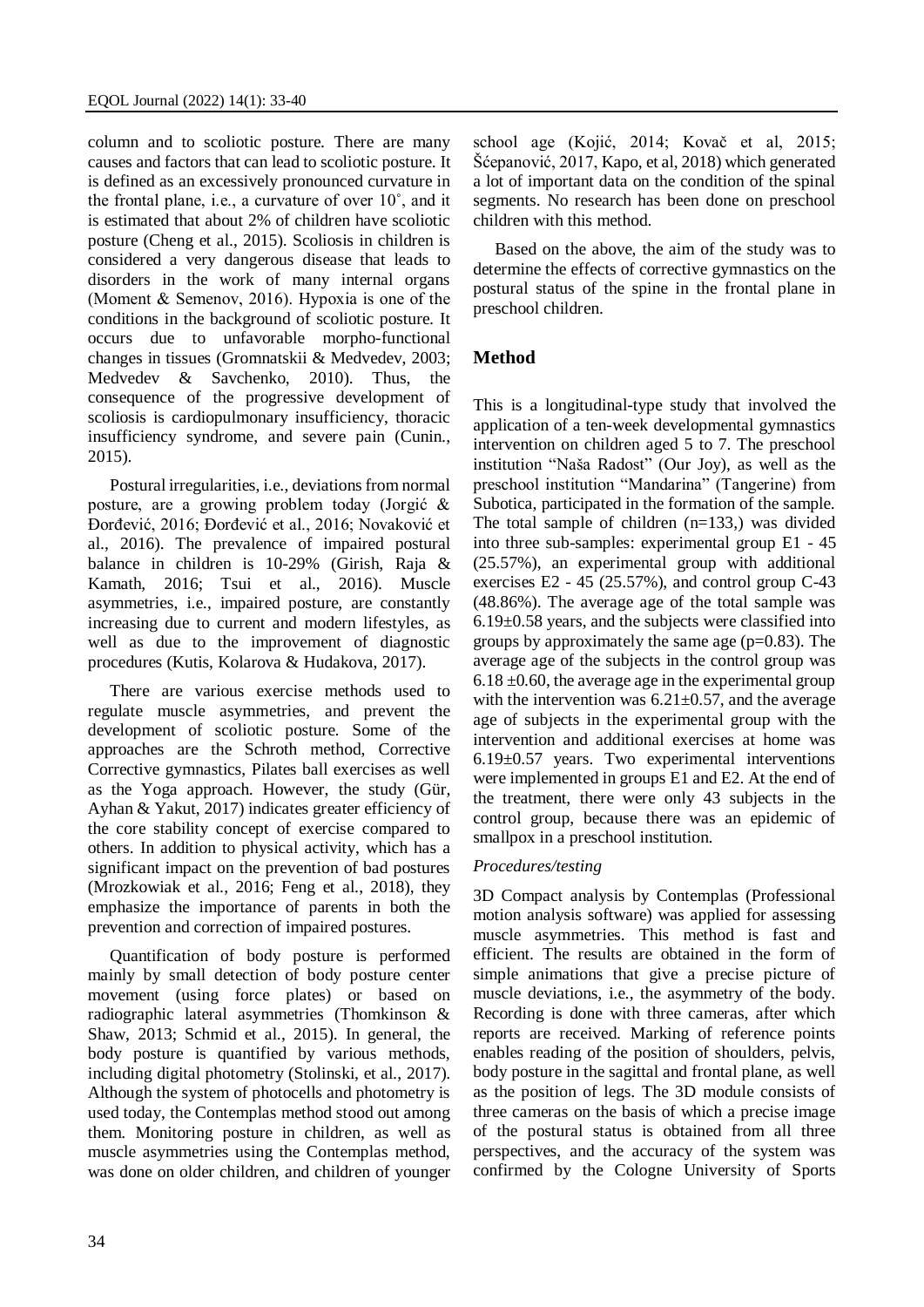(Šćepanović, Marinković, Korovljev, Madić, 2015). According to the relationships between points in the calibrated space, values are determined that help define whether a person deviates from normal posture and whether there are muscular imbalances or frontal distances (Table 1).

**Table 1.** Variables and abbreviations for 3D posture analysis

#### **Frontal Cervical spine**

Variable expressed in centimeters indicates the distance of the cervical spine in the frontal plane in relation to the vertical line projection of the sacrum. If the result is positive, it indicates the right displacement of the cervical spine, and the negative result indicates the left side displacement.

#### **Frontal Thoracic spine**

Variable expressed in centimeters indicates the distance of the thoracic spine in the frontal plane in relations to vertical line projection of the sacrum. If the result is positive, it indicates the right displacement of the thoracic spine, while the negative result indicates the left side displacement

#### **Frontal Lumbar spine**

Variable expressed in centimeters indicates the distance of the lumbar spine in the frontal plane in relation to vertical line projection of the sacrum. If the result is positive, it indicates the right displacement of the lumbar spine, but if the result is negative, it indicates the left side displacement

#### *Intervention*

The experimental intervention (a program of targeted activities) was carried out for 10 weeks. The intervention included two activities every week, plus individual intervention conducted by the parents. The activities carried out by the author of the work in the preschool institution "Naša Radost" lasted 45 minutes

and were more focused on general motor skills (Table 2), while the individual part was focused on exercise at home conducted by previously trained parents, which lasted 20 minutes (E2). Experimental intervention E2 (Table 3) was more directed towards the correction of muscle asymmetries, i.e., muscle movements at the level of the spinal column in the frontal plane.

**Table 2.** E1 module: The structured exercise program

| <b>Duration</b> | Organization                                                                          | Volume                    | Frequency      | Intensity                                                              |
|-----------------|---------------------------------------------------------------------------------------|---------------------------|----------------|------------------------------------------------------------------------|
| 10 weeks        | Frontal work, group<br>work, the group with<br>stations, polygon,<br>and circuit work | 45 minutes per<br>session | 2 times a week | According to<br>external signs<br>(sweat, blush,<br>spontaneous break) |

**Table 3.** E2 module: The structured exercise program

| Duration | Organization    | Volume                    | Frequency      | Intensity                                                              |
|----------|-----------------|---------------------------|----------------|------------------------------------------------------------------------|
| 10 weeks | Individual work | 20 minutes per<br>session | 2 times a week | According to<br>external signs<br>(sweat, blush,<br>spontaneous break) |

Set of corrective exercises E2 - Set of exercises for disturbed body posture, keeping the spinal column in the frontal plane. The same set of exercises is also applied to the right side.

1. SP (starting position) - lying prone, right arm in the overhead position, left arm against body. Reach with the right hand as far forward as possible.

2. SP-lying prone, right arm in the overhead position, left arm against body, palms down. Raise the hands from the ground, and reach with your right hand as far forward as possible.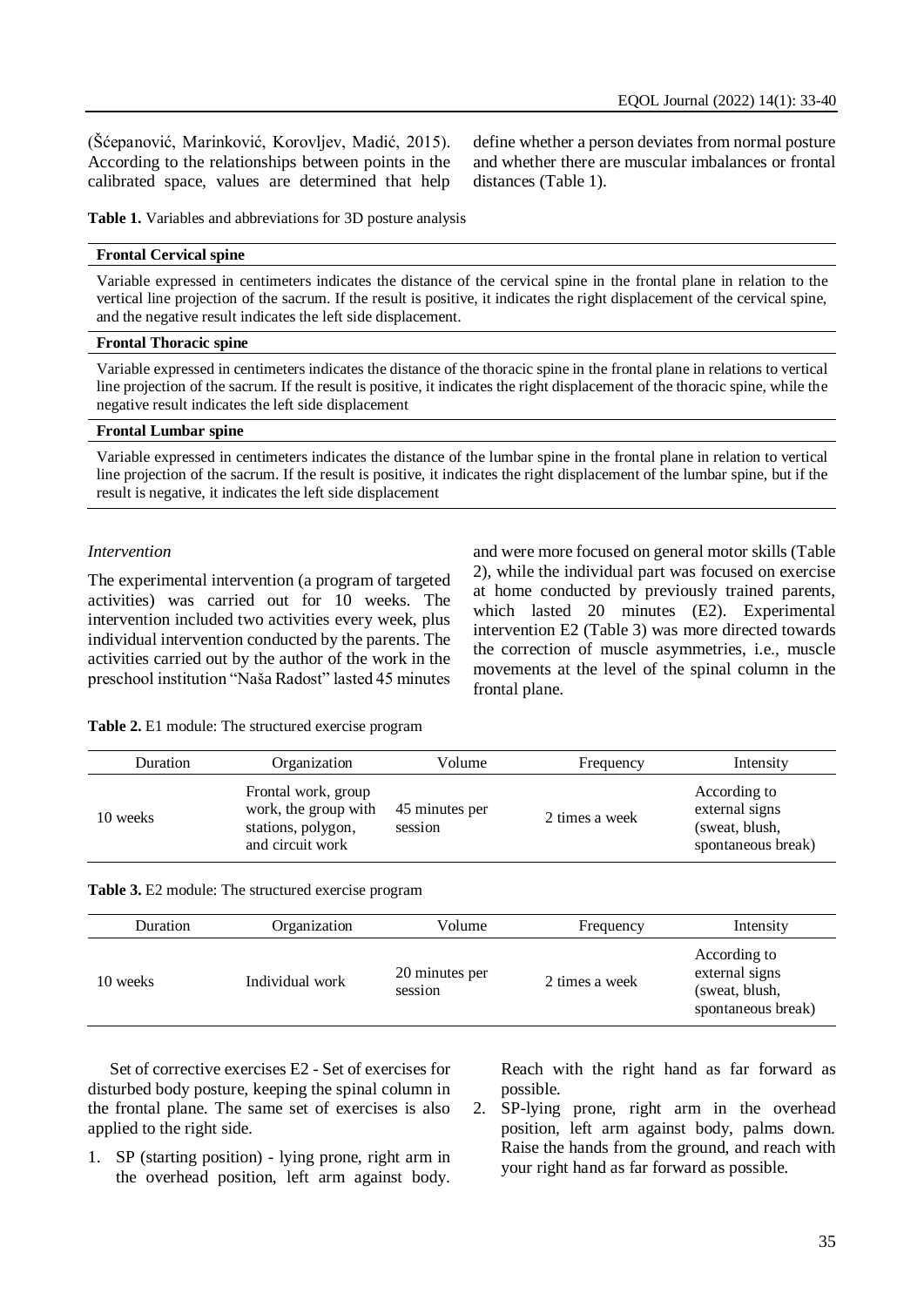- 3. SP-lying prone, right arm in overhead position, left arm extended sideward and bent. Extend the back, hold for a few seconds and return to SP.
- 4. SP-lying prone, right arm in overhead position, left arm extended sideward and bent. Extend the back, bend the torso sidewards, return, SP.
- 5. SP-lying prone, right arm in overhead position, left arm extended sideward and bent. Touch the left shoulder with right hand, endure and return to SP.
- 6. SP-seated position, legs spread, cross the legs while bent, right arm in overhead position, left arm extended sideward and bent. Pull the left elbow back, extend the right hand as high as possible.
- 7. SP-seated position, legs spread, bent and crossed, arms in bent overhead position, fingers crossed on the back of the head. Bend the torso sidewards, return, SP.
- 8. SP-seated position, legs spread, bent and crossed bent, arms in bent overhead position, fingers crossed on the back of the head. Twist to the left, endure, twist back, SP.

The statistical software SPSS Statistics for Windows, version 20 was used for statistical data processing. All collected data were processed by descriptive and comparative statistics procedures. The statistical method of data processing determined the basic descriptive statistics of motor variables: arithmetic mean  $(AS)$ , standard deviation  $(S)$  of initial and final measurement, separately for all three groups of subjects. The normality of the distribution was tested using the Shapiro-Wilk test (SWp) at the inference level of p≤0.05. Multivariate analysis of variance (MANOVA) was used to determine

differences in the entire posture space at the initial and final measurements. One-Way ANOVA was used to determine individual differences. The effects of the treatment were determined by multivariate analysis of covariance (MANCOVA) and univariate analysis of covariance (ANCOVA). After determining the significant differences between the groups of respondents, using Bonferroni comparison, we attempted to determine the groups between which there are real differences. Due to the uneven number of subjects, the Pillai's Trace statistic was used.

# **Results**

Descriptive statistics of variables of the spinal column in the frontal plane at the initial measurement in all three analyzed groups (Table 3) indicate negative average values of results with significant individual differences. Such data indicate generally higher deviations of the spinal column to the left observed from the back of the body. The parameters of the spinal column in the frontal plane, in all three groups of subjects, have a normal distribution of results  $(SWp>0.05)$ .

By analyzing the results of multivariate analysis of variance (Table 4), it can be concluded that there are statistically significant differences (P=0.00) between the subjects from the experimental groups and the control group in the variables used for assessment of the spinal column in the frontal plane at PT test value of 4.35. Before applying the treatment, a statistically significant difference was found between the groups in the variable Lumbar Distance ( $p = 0.00$ ).

**Table 4.** Descriptive statistics and differences between groups at initial measurement of variables of the spinal column in the frontal plane of different groups

| Variable               | Control          |      | Experimental 1          |                 | Experimental 2   |                 |       |      |
|------------------------|------------------|------|-------------------------|-----------------|------------------|-----------------|-------|------|
|                        | $Mean \pm SD$    | SWp  | $Mean \pm SD$           | SW <sub>p</sub> | $Mean \pm SD$    | SW <sub>p</sub> |       | p    |
| Cervical distance (cm) | $-0.20 \pm 1.27$ | 0.28 | $-0.15+0.86$            | 0.21            | $-0.63 \pm 1.11$ | 0.49            | 1.94  | 0.15 |
| Thoracic distance (cm) | $-0.43+0.84$     | 0.46 | $-0.26+0.82$            | 0.20            | $-0.63+0.95$     | 0.16            | 1.37  | 0.26 |
| Lumbar distance (cm)   | $-0.01 \pm 0.30$ | 0.11 | $-0.36 \pm 0.24$        | 0.16            | $-0.10+0.32$     | 0.10            | 10.25 | 0.00 |
|                        |                  |      | $PT = 4.35$<br>$P=0.00$ |                 |                  |                 |       |      |

Note: SD – standard deviation; SWp – level of statistical significance of Shapiro-Wilk coefficient, f – univariate f-test; p – level of statistical significance of the f-test; PT – multivariate Pillai's Trace test; p – the statistical significance of multivariate PT test.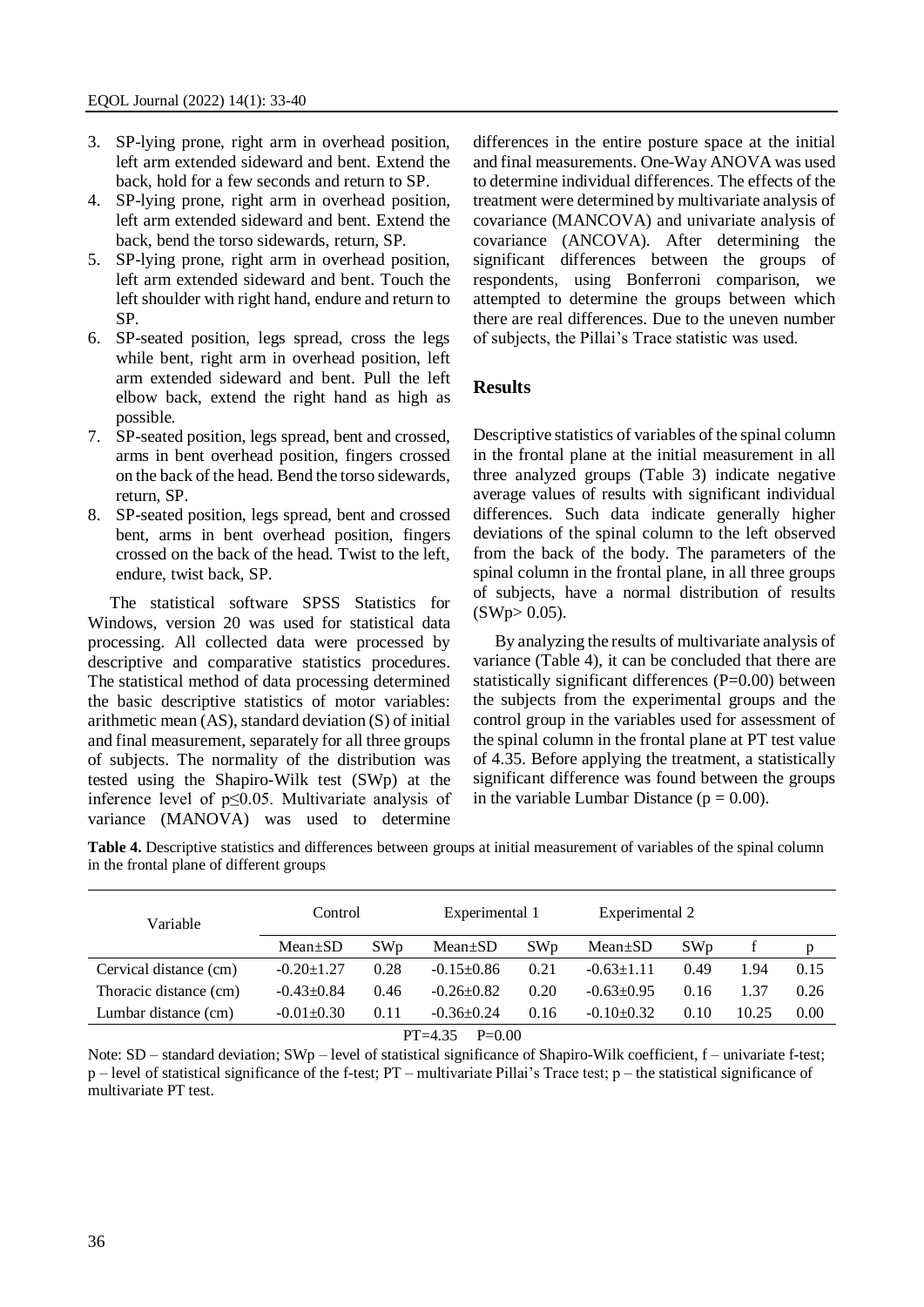Differences between groups were determined by Bonferroni comparison (Table 5) at the inference level of  $p \le 0.0.167$ , so it can be stated that at the initial measurement there were statistically significant differences in the variable Lumbar Distance between:

- 1) control and experimental group 1 where the control group subjects showed better results  $(p=0.000)$  and
- 2) experimental group 1 and experimental group 2 with treatment and additional exercise at home (p=0.003) whereas the subjects from the experimental group 2 with treatment that also practiced at home, showed better results.

**Table 5.** Differences between groups

| Variable                 |  |    | (I) Group (J) Group Mean Difference (I-J) |  |
|--------------------------|--|----|-------------------------------------------|--|
| Lumbar distance $(cm)$ C |  | E1 | $-0.266$ 0.003                            |  |
|                          |  | E2 | 0.093 0.518                               |  |

Note: p - level of statistical significance

Descriptive statistics of variables in relation to the spinal column in the frontal plane at the final measurement (Table 6) in all three analyzed groups indicate the average negative values in all three variables considered: cervical distance, thoracic

distance, and lumbar distance. In all analyzed variables, the normal distribution of results obtained by the Shapiro Wilk coefficient (SWp> 0.05) is observed.

**Table 6.** Descriptive statistics and differences between groups at the final measurement of variables of the spinal column in the frontal plane at the final measurement of different groups

| Variable               | Control          |                 | Experimental 1        |                 | Experimental 2   |                 |      |      |
|------------------------|------------------|-----------------|-----------------------|-----------------|------------------|-----------------|------|------|
|                        | $Mean \pm SD$    | SW <sub>p</sub> | $Mean \pm SD$         | SW <sub>p</sub> | $Mean \pm SD$    | SW <sub>p</sub> |      | p    |
| Cervical distance (cm) | $-0.15+0.81$     | 0.21            | $-0.55 \pm 1.04$      | 0.40            | $-0.66\pm1.13$   | 0.84            | 2.25 | 0.11 |
| Thoracic distance (cm) | $-0.12 \pm 0.50$ | 0.17            | $-0.60+0.76$          | 0.43            | $-0.41+1.02$     | 0.69            | 1.93 | 0.15 |
| Lumbar distance (cm)   | $-0.25+0.52$     | 0.36            | $-0.25+0.52$          | 0.31            | $-0.13 \pm 0.50$ | 0.21            | 0.60 | 0.55 |
|                        |                  |                 | $PT=1.53$<br>$P=0.17$ |                 |                  |                 |      |      |

*Effects of experimental intervention on parameters of the spinal column in the frontal plane*

By analyzing the results of the multivariate analysis of covariance (Table 7), it can be concluded that there are no statistically significant differences (P=0.15) between the subjects from the experimental groups and control group in the variables used for estimating the parameters of the spinal column in the frontal plane at the value of the Pillai's Trace statistic PT=1.62. By equalizing the subjects before the application of intervention and individual observation, it can be concluded that there are no statistically significant differences after the application of treatment. The subjects retained average negative values in all three variables, as was the case on the initial measurement.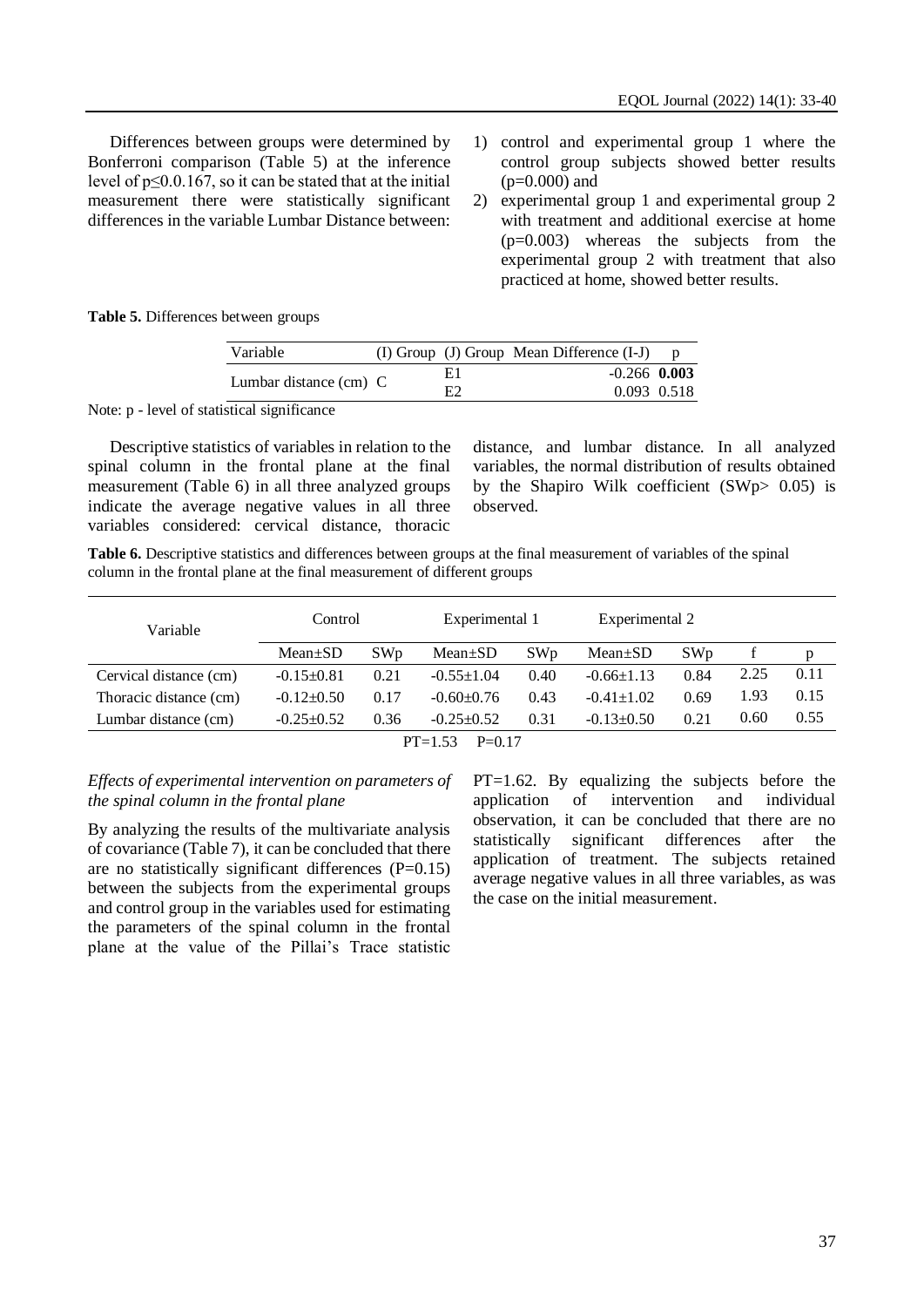| Factor | Variable          | f    | p    | Group          | Mean*         | <b>PT</b> | P    |  |
|--------|-------------------|------|------|----------------|---------------|-----------|------|--|
|        |                   |      |      | $\mathcal{C}$  | $-0.15$       |           |      |  |
|        | Cervical distance | 2.42 | 0.10 | E1             | $-0.74$       | 1.62      | 0.15 |  |
|        |                   |      |      | E2             | $-0.69$       |           |      |  |
|        | Thoracic distance | 2.40 | 0.10 | $\mathsf{C}$   | $-0.07$       |           |      |  |
| Group  |                   |      |      | E1             | $-0.77$       |           |      |  |
|        |                   |      |      | E <sub>2</sub> | $-0.44$       |           |      |  |
|        |                   |      | 0.63 |                | $\mathcal{C}$ | $-0.30$   |      |  |
|        | Lumbar distance   | 0.46 |      | E1             | $-0.19$       |           |      |  |
|        |                   |      |      | E2             | $-0.17$       |           |      |  |

**Table 7.** Multivariate covariance analysis for analyzed variables (MANCOVA)

Note: E1 - experimental group, E2 - experimental group with additional exercise, C - control group; f - univariate f test; p - level of statistical significance f of the test; PT - Pillai's Trace test; p - statistical significance of multivariate PT test; Mean\* - adjusted arithmetic mean

#### **Discussion**

The aim of the study was to determine the effects of corrective gymnastics on the postural status of the spinal column in the frontal plane in preschool children from Subotica. After applying the experimental intervention of developmental gymnastics with elements of corrective gymnastics, it can be concluded that there are no statistically significant differences  $(P=0.15)$  between the subjects from the experimental groups and control group in the variables used for estimating the parameters of the spinal column in the frontal plane at the value of the Pillai's Trace statistic PT=1.62. Subjects retained average negative values in all three variables, as was the case on the initial measurement.

Muscle asymmetries in preschool children in the frontal plane treated through programmed physical activity have not yet been examined in detail (Bikbulatova, 2017). Some studies indicate a correlation between physical activity and impaired posture (Radaković et al., 2017), however, a large number of studies indicate insufficient or incomplete research when it comes to the impact of kinesitherapy on the spine. Such data indicate only the complexity of scoliotic posture, whether it is asymmetries or an already formed postural disorder. The lack of treatment effects can also be attributed to the insufficient length of the experimental process. The study (Mrozkowiak et al., 2016) indicates positive effects of corrective exercise in the frontal and sagittal plane in children, where the duration of treatment was three years, while the treatment in this study lasted ten weeks. The results of the study (Biševac et al., 2021) support this, where the authors pointed out that corrective exercises can affect

38

impaired postures, but the treatment in the mentioned study lasted much longer. Also, the same study emphasizes that a period of three months is not sufficient to influence muscle asymmetries in the frontal plane, which was confirmed by the first control measurement (Biševac et al., 2021).

Another aspect that can explain the obtained results is reflected through the applied 3D protocol that measured muscle deviations. The muscular asymmetries of the spinal column muscles on the complete sample were measured in a standing position. Since these are preschool children, it should be noted that the attention of children of that age is somewhat lower, and therefore it is more difficult for them to maintain the position they have to take when imaging with the Contemplas camera. Any movement of the locomotor apparatus can cause "false" asymmetries and lead to wrong conclusions. The importance of body posture in assessing asymmetry is very important and plays an important role when it comes to the accuracy of the results obtained, and some authors (Ludwig, et al., 2016; Ruivo, et al., 2014)suggest standing position assessment, while a group of authors (Caneiro, et al., 2010; Falla et al., 2007; Edmondston et al., 2007) propose assessments in a sitting position, while the study (Kuo et al., 2009) indicates that there are differences in results depending on body position.

Education is one of the important factors when it comes to resolving muscle deviations, impaired posture, and even deformities. The authors (Nettle & Sprogis, 2011) emphasize the importance of education when it comes to the prevention and correction of disturbed postures. However, muscular deviations in the frontal plane are more complex in structure than any type of impaired posture in the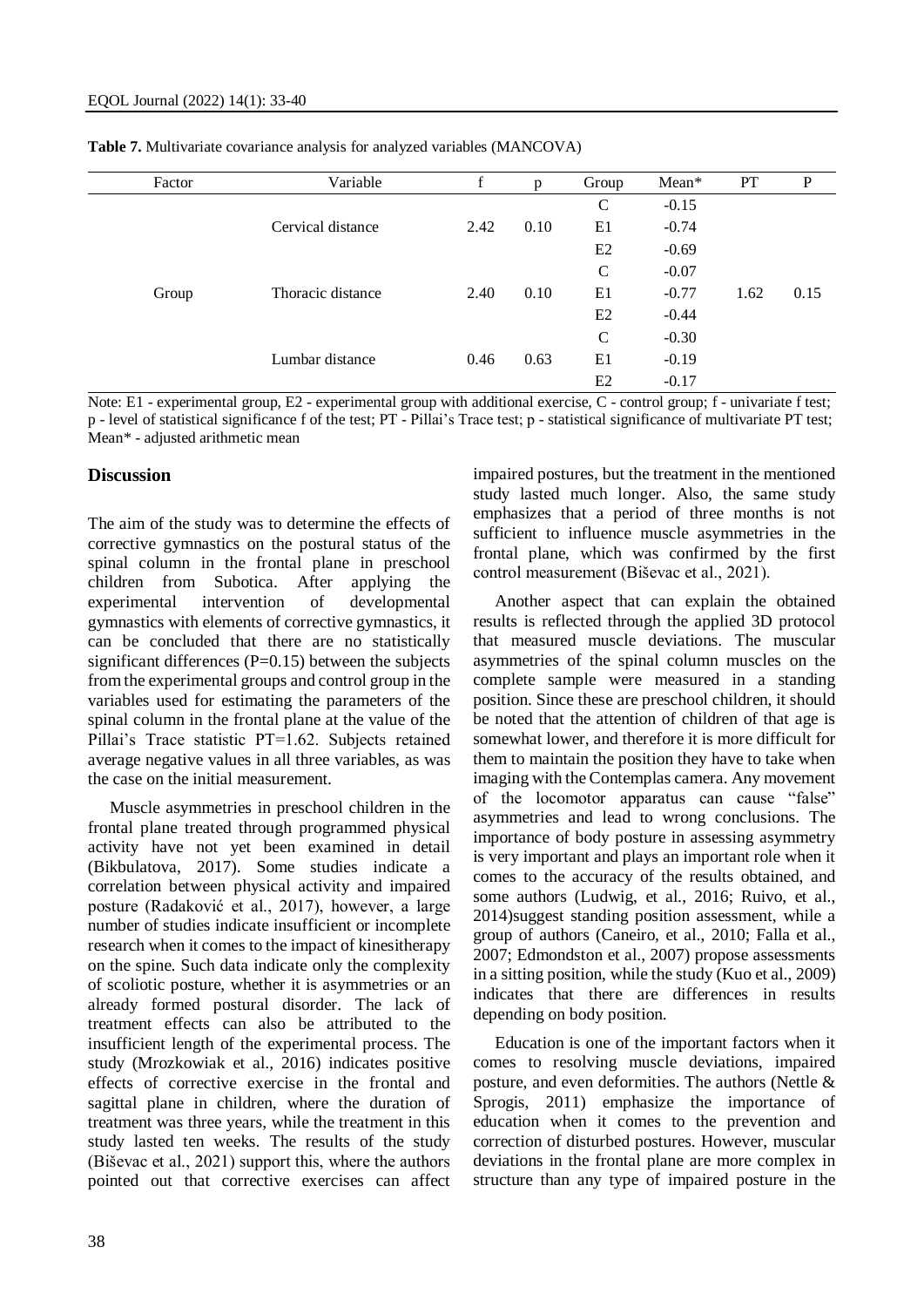sagittal plane, which may justify the absence of effects. The fact that this is a three-dimensional impaired posture presupposes that, in addition to the education of parents and children, it is necessary to have an expert who will lead the rectification process.

# **Conclusion**

The ten-week treatment on the postural status of the spine in the frontal plane in preschool children is not long enough to notice significant differences in the parameters for its assessment. The limitations of the study were the short period of treatment, the complexity of impaired posture, and the insufficient time foreseen for the education of parents who exercised and supervised their children. In future research, it is necessary to increase the duration of treatment and monitor these children for a longer period.

# **Conflict of interest**

The authors declare that they have no conflict of interest.

# **References**

- Bikbulatova, A. A. (2017). Dynamics of locomotor apparatus indices of preschoolers with scoliosis of I-II degree against the background of medicinal physical training. *Biomedical and Pharmacology Journal*, *10*(3), 1325-1332.
- Biševac, E., Mahmutović, E., Mekić, R., & Dolićanin, Z. (2021). Efekat korektivnih vežbi na funkcionalne deformitete kičmenog stuba kod dece predškolskog i školskog uzrasta. *Specijalna edukacija i rehabilitacija*, *20*(1), 51-63.
- Caneiro, J. P., O'Sullivan, P., Burnett, A., Barach, A., O'Neil, D… Olafsdottir, K. (2010). The influence of different sitting postures on head/neck posture and muscle activity. *Manual therapy*, *15*(1), 54-60.
- Cheng, J. C., Castelein, R. M., Chu, W. C., Danielsson, A. J., Dobbs, M. B., Grivas, T. B., ... & Burwell, R. G. (2015). Adolescent idiopathic scoliosis. *Nature Reviews Disease Primers, 1*(1), 1-21.
- Claus, A. P., Hides, J. A., Moseley, G. L., & Hodges, P. W. (2016). Thoracic and lumbar posture behavior in sitting tasks and standing: Progressing the biomechanics from observations to measurements. *Applied Ergonomics*, 53, 161-168.
- Cunin, V. (2015). Early-onset scoliosis: current treatment. *Orthopediatrics Traumatolоgy Surgery Research, 101*(1), 109-118.
- Davidov, О. D., Моntile, А. I., Маrchuk, U. V & Моntile, А. А. (2015). Screening diagnostics of scoliosis by the method of computer stabilometry. *Nature Priorov Вulletin of Traumatology and Orthopedics,* 1, 76-80.
- Đorđević, S., Jorgić, B., Milenković, S., Milenković, M., Đokić, M., & Tsonkova, D. (2016). Representation of kyphosis deformities in children of primary school in the Republic of Serbia *International Scientific Conference "Research in Physical Education, Sport and Health*", (pp. 227-333). Skoplje: Faculty of Physical Education, Sport, and Health
- Edmondston, S. J., Chan, H. Y., Ngai, G. C. W., Warren, M. L. R., Williams, J. M…. Netto, K. (2007). Postural neck pain: an investigation of habitual sitting posture, perception of 'good posture and cervicothoracic kinaesthesia. *Manual therapy*, *12*(4), 363-371.
- Falla, D., O'Leary, S., Fagan, A., & Jull, G. (2007). Recruitment of the deep cervical flexor muscles during a postural-correction exercise performed in sitting. *Manual therapy*, *12*(2), 139-143.
- Feng, Q., Wang, M., Zhang, Y., & Zhou, Y. (2018). The effect of a corrective functional exercise program on postural thoracic kyphosis in teenagers: a randomized controlled trial. *Clinical Rehabilitation*, *32*(1), 48-56.
- Girish, S., Raja, K., & Kamath, A. (2016). Prevalence of developmental coordination disorder among mainstream school children in India. *Journal of Pediatric Rehabilitation Medicine*, *9*(2), 107-116.
- Gromnatskii, N. I & Medvedev, I. N. (2003). Nonpharmacological correction of impaired platelet hemostasis in hypertensive patients with metabolic syndrome. *Klinicheskaiameditsina, 81*(4), 31-35.
- Gür, G., Ayhan, C., & Yakut, Y. (2017). The effectiveness of core stabilization exercise in adolescent idiopathic scoliosis: A randomized controlled trial. *Prosthetics and Orthotics International, 41*(3), 303-310.
- Jorgić, B., & Đorđević, S. (2016). The incidence of scoliosis deformities in preschool children in the Republic of Serbia: a systematic review study). In M. Đuričković (Ed.) *Book of abstracts of the First International Conference "An educator in the 21st century ",* (pp. 37).
- Kapo, S., Rađo, I., Smajlović, N., Kovač, S., Talović, M.,…Čović, N. (2018). Increasing postural deformity trends and body mass index analysis in school-age children. *Slovenian Journal of Public Health, 57*(1), *25–32.*
- Kojić, M. (2014). Differences In Indicators Of Postural Status Between Boys And Girls From Srem. *Exercise And Quality Of Life, 6*(1), 17–22.
- Kovač, S., Čaušević, D., Bujak, Z i Metikoš, B. (2015). Analiza različitosti statusa posture kod djece iz ruralnih i urbanih sredina. U Zborniku radova Maleš, B. (ur.) "*Suvremena kineziologija"* (*Contemporary of Kinesiology*) (str. 452-460). Split: Kineziološki fakultet, Sveučilište u Splitu. In Croatian.
- Kuo, Y., Tully, E., & Galea, M. (2009). Video Analysis of sagittal spinal posture in healthy young and older